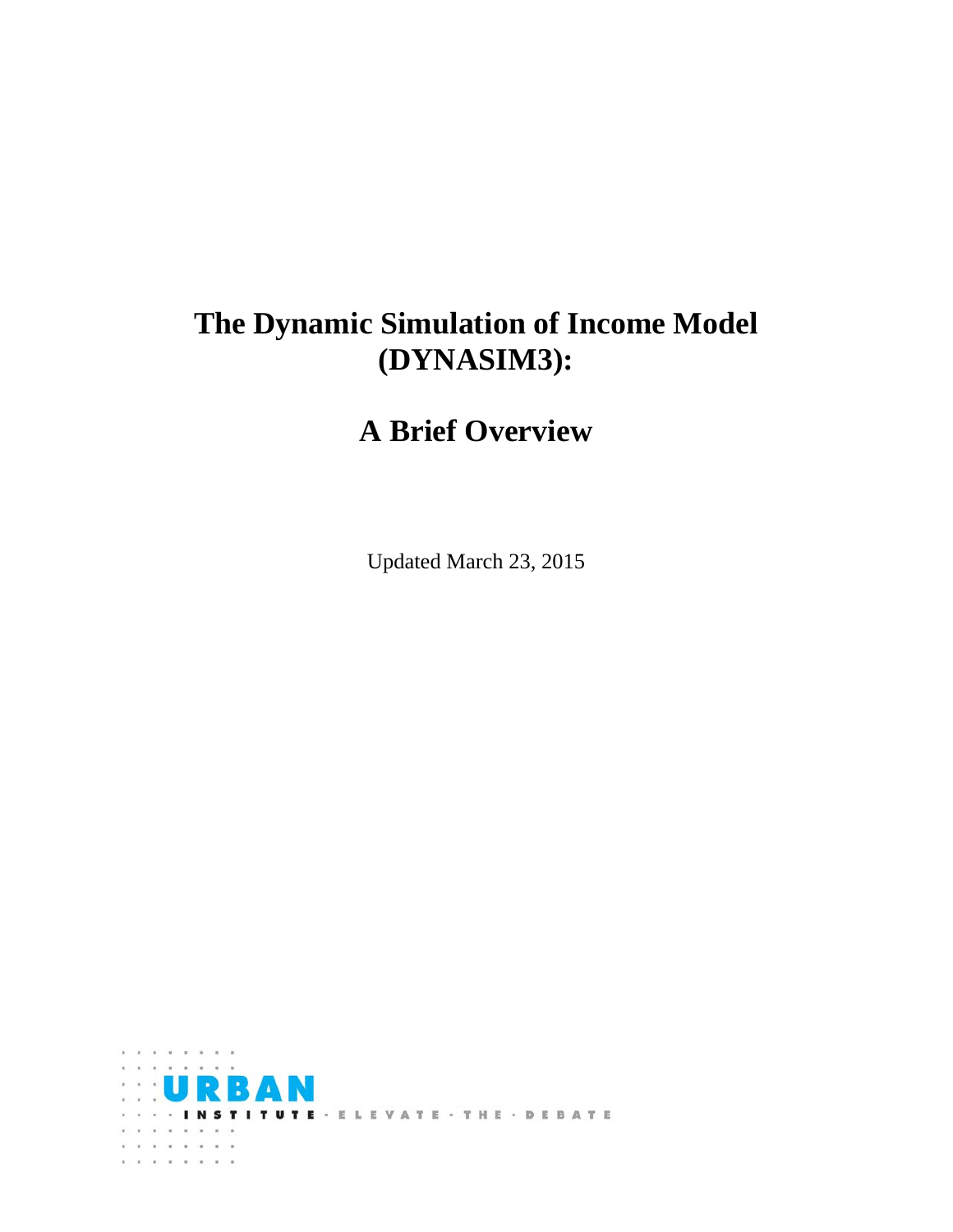

#### **ABOUT THE URBAN INSTITUTE**

The nonprofit Urban Institute is dedicated to elevating the debate on social and economic policy. For nearly five decades, Urban scholars have conducted research and offered evidence-based solutions that improve lives and strengthen communities across a rapidly urbanizing world. Their objective research helps expand opportunities for all, reduce hardship among the most vulnerable, and strengthen the effectiveness of the public sector.

The Urban Institute is a nonprofit policy research organization. It has been incorporated and is operated as a public charity. It has received official IRS recognition of its tax-exempt status under sections  $501(c)(3)$  and  $509(a)(2)$  of the Internal Revenue Code. The Institute's federal ID number is 52-0880375. Donations will be tax deductible and may be disclosed to the IRS and the public, unless given anonymously. We are committed to transparent accounting of the resources we receive. In addition to required tax filings, a copy of the Urban Institute's audited financial statement is available to anyone who requests it.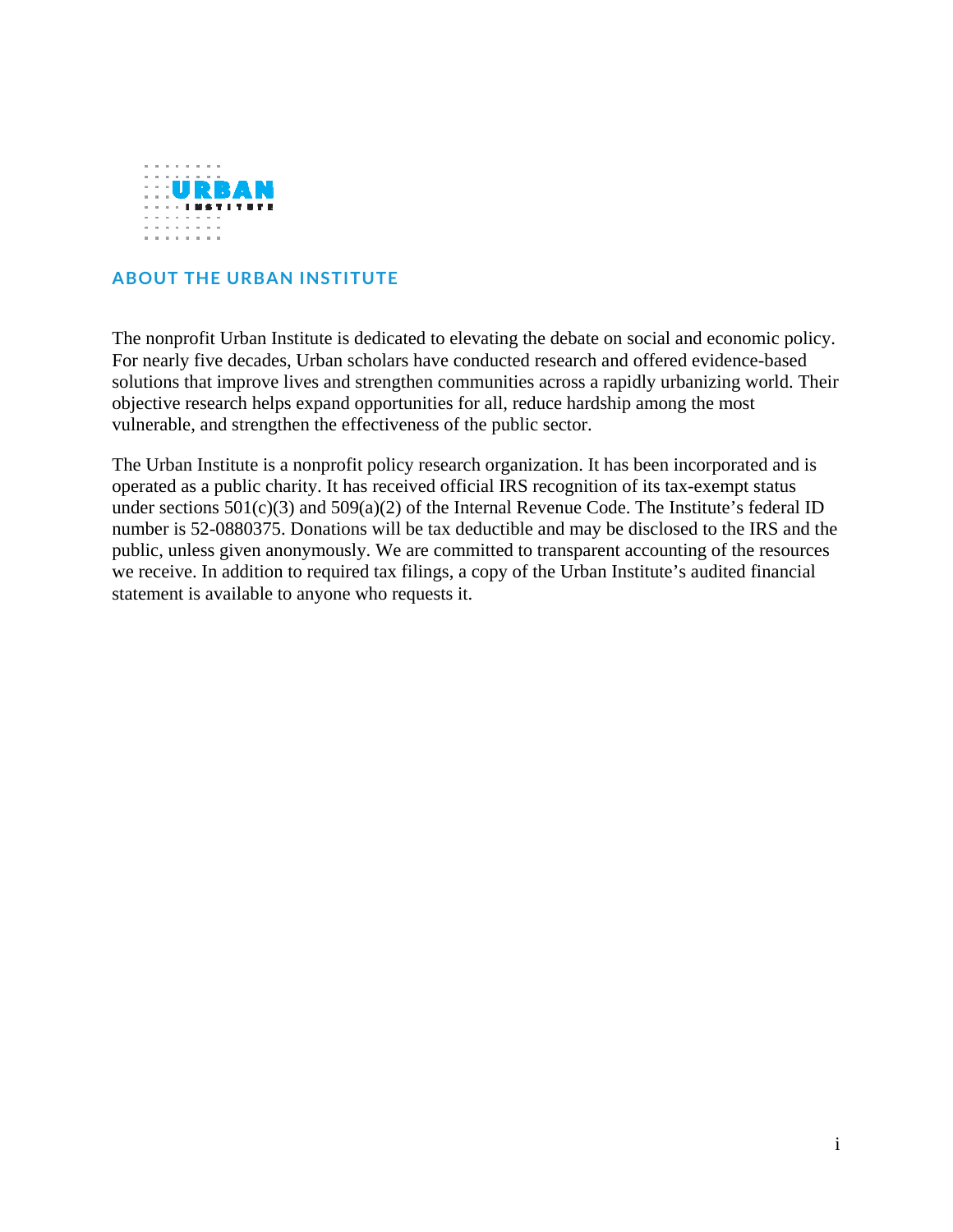### ACRONYMS

| <b>AALTCI</b>    | American Association for Long-Term Care Insurance                               |  |  |
|------------------|---------------------------------------------------------------------------------|--|--|
| <b>ACS</b>       | <b>American Community Survey</b>                                                |  |  |
| <b>ADLs</b>      | Activities of Daily Living                                                      |  |  |
| <b>CPS</b>       | <b>Current Population Survey</b>                                                |  |  |
| DI               | Disability Insurance (Social Security)                                          |  |  |
| <b>DYNASIM</b>   | Dynamic Simulation of Income Model                                              |  |  |
| <b>FFS</b>       | Fee-for-Service                                                                 |  |  |
| <b>HCBS</b>      | Home and Community Based Services                                               |  |  |
| <b>HMO</b>       | Health Maintenance Organization                                                 |  |  |
| <b>HRS</b>       | Health and Retirement Study                                                     |  |  |
| <b>IADLs</b>     | Instrumental Activities of Daily Living                                         |  |  |
| <b>LTSS</b>      | Long-term Services and Supports                                                 |  |  |
| <b>MCBS</b>      | Medicare Current Beneficiary Study                                              |  |  |
| <b>MEPS</b>      | Medical Expenditure Panel Survey                                                |  |  |
| <b>MSP</b>       | <b>Medicare Savings Programs</b>                                                |  |  |
| NA               | Not Applicable                                                                  |  |  |
| <b>NCHS</b>      | <b>National Center for Health Statistics</b>                                    |  |  |
| <b>NHATS</b>     | National Health and Aging Trends Study                                          |  |  |
| <b>NLMS</b>      | National Longitudinal Mortality Study                                           |  |  |
| <b>NLSY</b>      | National Longitudinal Survey of Youth                                           |  |  |
| <b>OASI</b>      | Old-Age and Survivors Insurance (Social Security)                               |  |  |
| <b>OACT</b>      | Office of the Actuary                                                           |  |  |
| <b>OACT 2013</b> | Intermediate assumptions of the 2013 OASDI Trustees Report                      |  |  |
| <b>OLS</b>       | <b>Ordinary Least Squares</b>                                                   |  |  |
| <b>PIMS</b>      | Pension Insurance Modeling System from the Pension Benefit Guaranty Corporation |  |  |
| <b>PSID</b>      | Panel Study of Income Dynamics                                                  |  |  |
| PV               | Present value                                                                   |  |  |
| <b>PVE</b>       | Present value of lifetime earnings                                              |  |  |
| QI               | Qualified Individuals (Medicaid)                                                |  |  |
| QMB              | <b>Qualified Medicare Beneficiaries</b>                                         |  |  |
| RHI              | Retiree Health Insurance                                                        |  |  |
| <b>SCF</b>       | <b>Survey of Consumer Finances</b>                                              |  |  |
| <b>SER</b>       | <b>Summary Earnings Records</b>                                                 |  |  |
| <b>SIPP</b>      | Survey of Income and Program Participation                                      |  |  |
| <b>SLMB</b>      | Specified Low-Income Medicare Beneficiaries                                     |  |  |
| SOI              | <b>Statistics of Income</b>                                                     |  |  |
| SSI              | <b>Supplemental Security Income</b>                                             |  |  |
| <b>TICS</b>      | Telephone Interview for Cognitive Status                                        |  |  |
| UI               | The Urban Institute                                                             |  |  |
| <b>VS</b>        | <b>Vital Statistics</b>                                                         |  |  |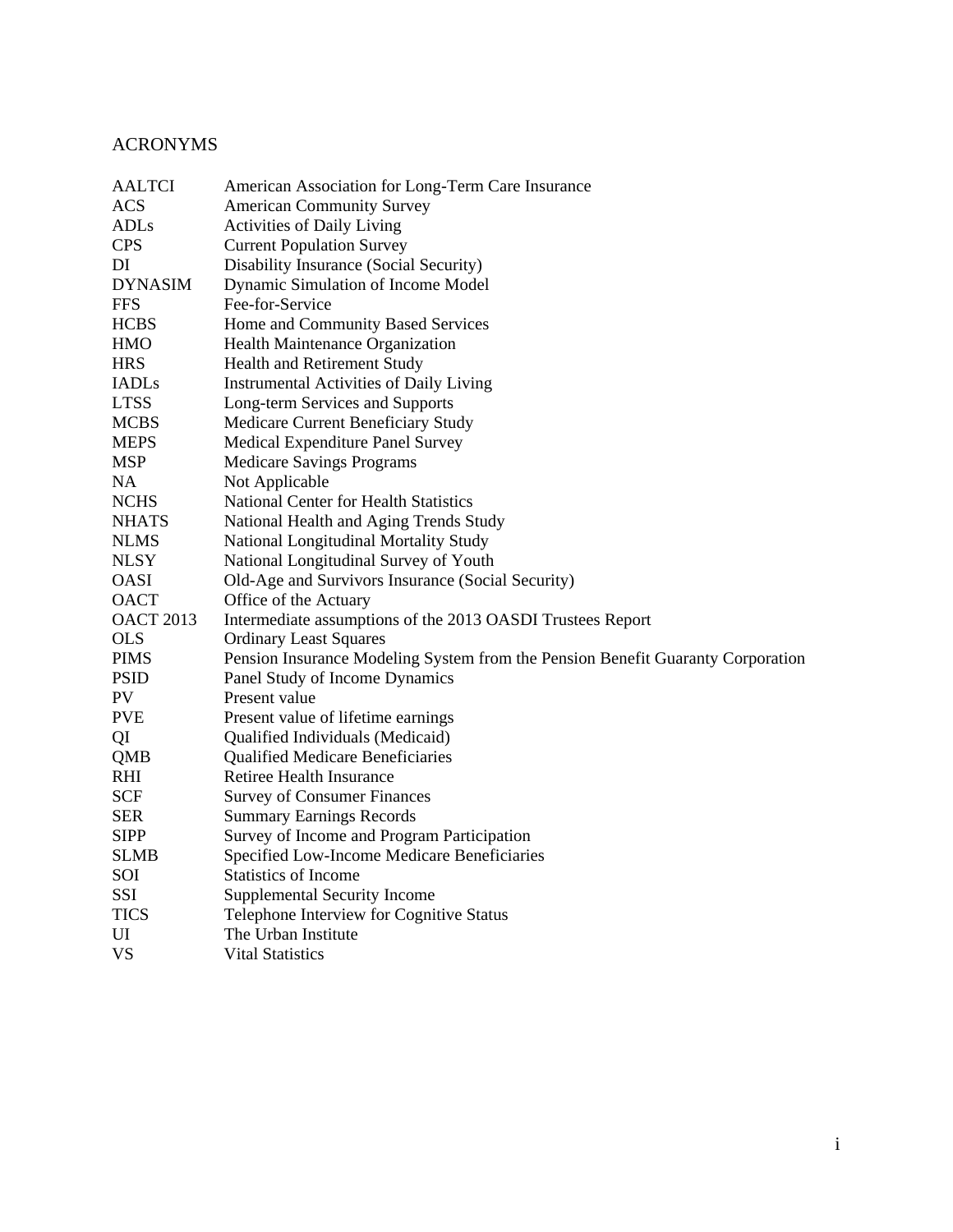#### **I. Introduction**

*DYNASIM3* is a dynamic microsimulation model designed to analyze the long-run distributional consequences of retirement and aging issues. Starting with a representative sample of individuals and families, the model "ages" the data year by year, simulating such demographic events as births, deaths, marriages and divorces, and such economic events as labor force participation, earnings, hours of work, disability onset, and retirement. The model simulates Social Security coverage and benefits, as well as pension coverage and participation, and benefit payments and pension assets. It also simulates home and financial assets, health status, living arrangements, and income from non-spouse family members (coresidents). The model also includes detailed payroll and federal income tax calculators. These enable users to consider both gross and net incomes. In addition, it calculates SSI eligibility, participation, and benefits.

In recent years, we have significantly expanded DYNASIM's representation of healthrelated outcomes. We model the evolution of disability and chronic conditions. The model now projects stylized health insurance coverage, premium cost, and out-of-pocket medical spending including expected changes in coverage and premiums due to the Affordable Care Act. At ages 65 and older, it projects Medicare and out-of-pocket health care spending taking into account anticipated income effects (see McGuire 2014). For older Americans, DYNASIM also projects needs and expenditures for long-term services and supports (LTSS). Together, these capacities enable analysts to examine economic well-being in retirement in a comprehensive framework.

#### *DYNASIM History*

DYNASIM has a long history at the Urban Institute (UI). It was originally developed at UI in the 1970s (Orcutt et al. 1976). A revised version of the model, DYNASIM2, was built in the early 1980s specifically to analyze retirement income issues (for an overview of the model's earlier development, see Zedlewski 1990). *DYNASIM3* represents a major update of the model (see Favreault and Smith 2004). It includes a more recent starting sample and recent information on demographics and family economics. *DYNASIM3* also includes new household saving and private pension coverage modules, and Social Security and Supplemental Security Income (SSI) calculators. The model was extended in the late 2000s to cover the 75-year projection horizon used by several federal government forecasting groups. DYNASIM currently projects outcomes as far as 2087. We anticipate release of a new version of DYNASIM, DYNASIM4, later in  $2015.<sup>1</sup>$ 

#### *DYNASIM3 Specification*

 $\overline{a}$ 

The *DYNASIM3* input file, a self-weighting sample of over 113,000 people and 46,000 families, is based on the 1990 to 1993 Survey of Income and Program Participation (SIPP) panels.2 We limited the sample to individuals interviewed in the long asset/pension topical

<sup>&</sup>lt;sup>1</sup> DYNASIM4 will be based on the 2004 and 2008 panels of SIPP and will start projecting from 2006.

 $2$  Users also have the option of using a larger starting sample with 1.056 million people in 461,000 families. We do not simulate this larger population over such a lengthy time horizon, however. We typically only process these simulations through 2040 rather than 2087.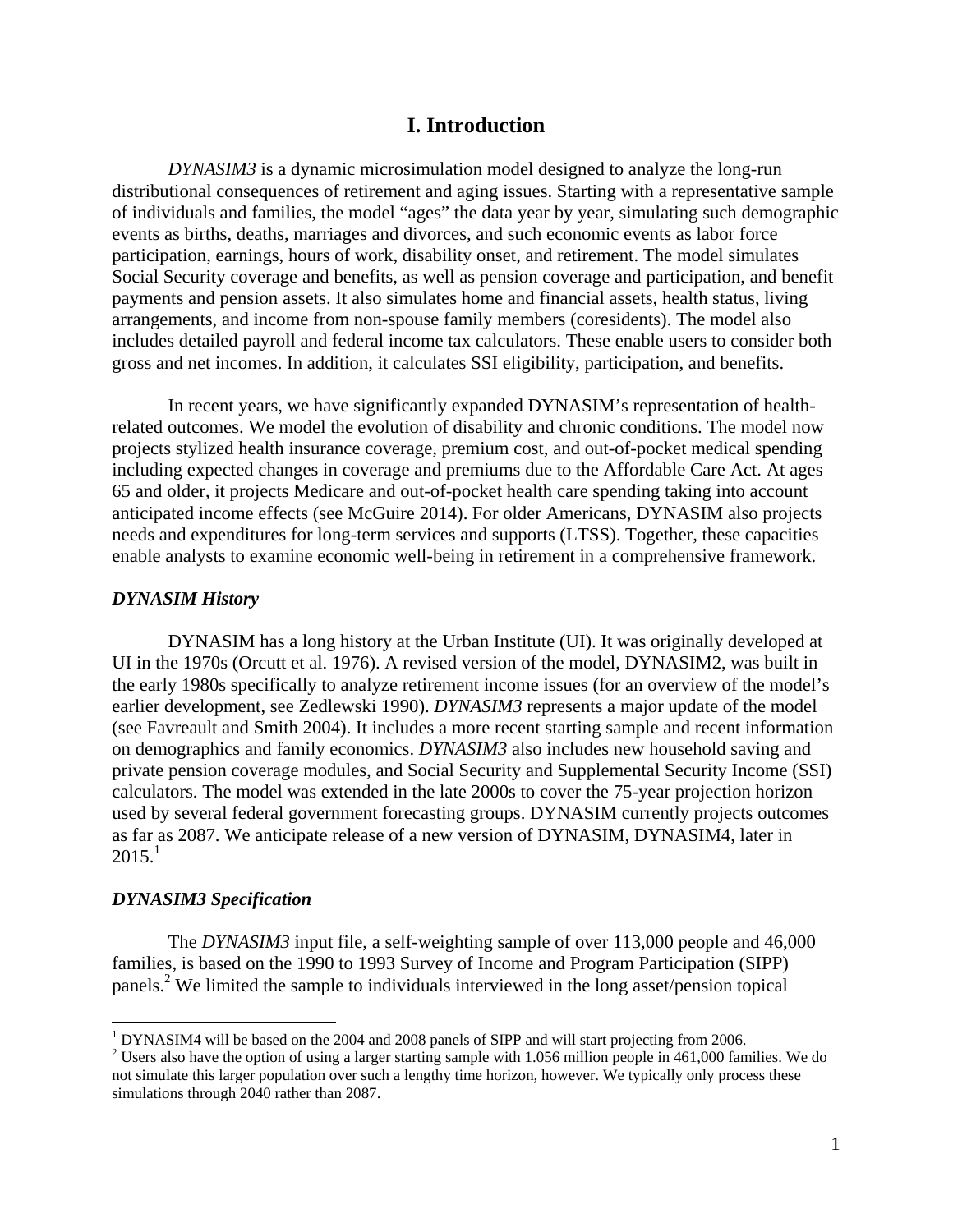module wave. We then randomly output families based on the panel-adjusted average person weight. *DYNASIM3* focuses on nuclear families; subfamilies and unrelated individuals are treated separately. After randomly outputting families, we make a variety of adjustments to the sample (most notably, increasing the representation of those in historically undercounted groups) so that it closely aligns to target figures for the Social Security Area Population.

The final *DYNASIM3* input file is treated as though all interviews were conducted in December 1992. We adjusted all year-specific variables to correspond to this date. For example, year of birth is calculated based on 1992 minus age. We divided all income variables (earnings, Social Security benefit, pension income, wealth) by the year-specific economy-wide average earnings.

To calculate Social Security benefits for individuals, lifetime Social Security–covered earnings are needed. We create synthetic earnings histories for individuals in the SIPP input data by statistically matching SIPP records with earning histories constructed from the Panel Study of Income Dynamics (PSID) from 1968 to 1993. We also statistically matched earnings from 1951 through 1968 using an exact match of the 1972 Current Population Survey (CPS) and the SER. See Favreault and Smith (2004) for additional detail on the starting sample and earnings match.

Figure 1 illustrates the model's processing sequence. Tables I.1 through I.6 provide a quick overview of the aging modules for demographics (I.1), health status (I.2), health care usage (I.3), long-term services and supports (I.4), economics (I.5), and program participation and benefit calculators (I.6). The tables describe the numbers and types of equations used in each module and the datasets from which parameters are estimated.

Outcomes from many key aging processes are aligned to targets from the Social Security Trustees' Report (OASDI Board of Trustees 2014).<sup>3</sup> We use the Trustees' intermediate assumptions on age-specific employment, fertility, and mortality rates, Disability Insurance incidence, and numbers of immigrants and emigrants throughout the projection period. We also calibrate to the Trustees' assumptions about inflation, real wage growth, and wage dispersion (namely, the share of aggregate earnings that are taxable).

#### *Selected studies that have used DYNASIM3*

1

We have used DYNASIM for numerous analyses including the following:

- How Social Security options affect benefits and retirement income (Favreault 2009a; Favreault and Karamcheva 2011; Favreault and Mermin 2008; Favreault, Goldwyn, Smith, Thompson, Uccello, Zedlewski 2004; Favreault and Steuerle 2007, 2012; Uccello, Favreault, Smith, Thompson 2003);
- Demographic and economic trends of boomers and their likely impact on the distribution of retirement income and assets (Favreault, Johnson, Smith, Zedlewski 2012);

<sup>&</sup>lt;sup>3</sup> For discussion of the Social Security trustees' assumptions, see, for example, 2011 Technical Panel on Assumptions and Methods (2011).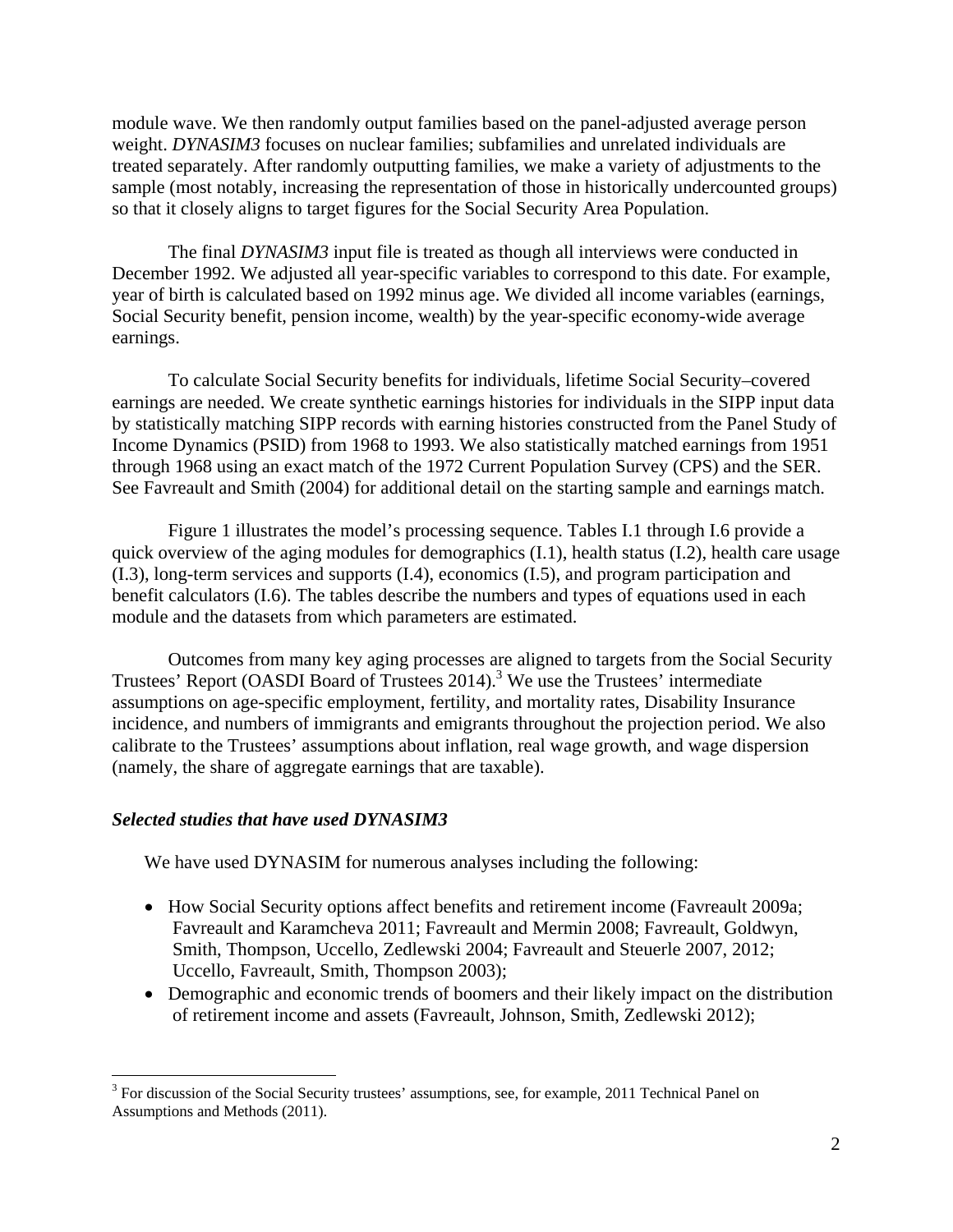- Analysis of the budgetary and distributional effect of including employer sponsored health insurance premiums in the income and OASDI payroll tax base (Smith and Toder 2014);
- Impact of delayed retirement on government budgets and retirement income (Smith and Johnson 2013; Butrica, Smith, and Steuerle 2007);
- Impact of the Great Recession and 2008 stock market crash on retirement income (Butrica, Johnson, and Smith 2012; Butrica, Smith, and Toder 2010);
- How tax policy affects retirement savings (Butrica, Smith, and Toder 2008);
- How taxes and benefits affect work incentives (Butrica, Johnson, Smith, and Steuerle 2006);
- How changes in marital status and female earnings will affect retirement income of baby boomers (Butrica and Uccello 2006);
- The implications of recent earnings inequality patterns for future retirement income and Social Security's long-term fiscal balance (Favreault 2009b);
- Family structure and its importance for Social Security benefits (Favreault, Sammartino, Steuerle 2002);
- Future use of long-term care services (Johnson, Toohey, and Wiener 2007).

#### *References*

- American Association for Long-Term Care Insurance.2013-2014. *The 2014 Sourcebook for Long-Term Care Insurance Information*.
- Butrica, Barbara A., Richard W. Johnson, and Karen E. Smith. 2012. "Potential Impacts of the Great Recession on Future Retirement Incomes." In *Reshaping Retirement Security: Lessons from the Global Financial Crisis*, edited by Raimond Maurer, Olivia S. Mitchell, and Mark J. Warshawsky (36–63). Oxford, UK: Oxford University Press.
- Butrica, Barbara A., Karen Smith, and Eric Toder. 2010. "What the 2008 Stock Market Crash Means for Retirement Security." *Journal of Aging & Social Policy.* 22(4): 339 - 359.
- Butrica, Barbara, Karen Smith, and Eric Toder. 2008. "How the Income Tax Treatment of Saving and Social Security Benefits May Affect Boomers' Retirement Incomes." Center for Retirement Research at Boston College. Boston, MA. WP#2008-3.
- Butrica Barbara, Karen E. Smith, and C. Eugene Steuerle. 2007. "Working for a Good Retirement," in *Government Spending on the Elderly,* edited by Dimitri B. Papadimitriou. Palgrave Macmillan. New York, NY.
- Butrica, Barbara A., and Cori E. Uccello. 2006. "Wealthier Retirement for Boomer Women?" *Harvard Generations Policy Journal*. Summer.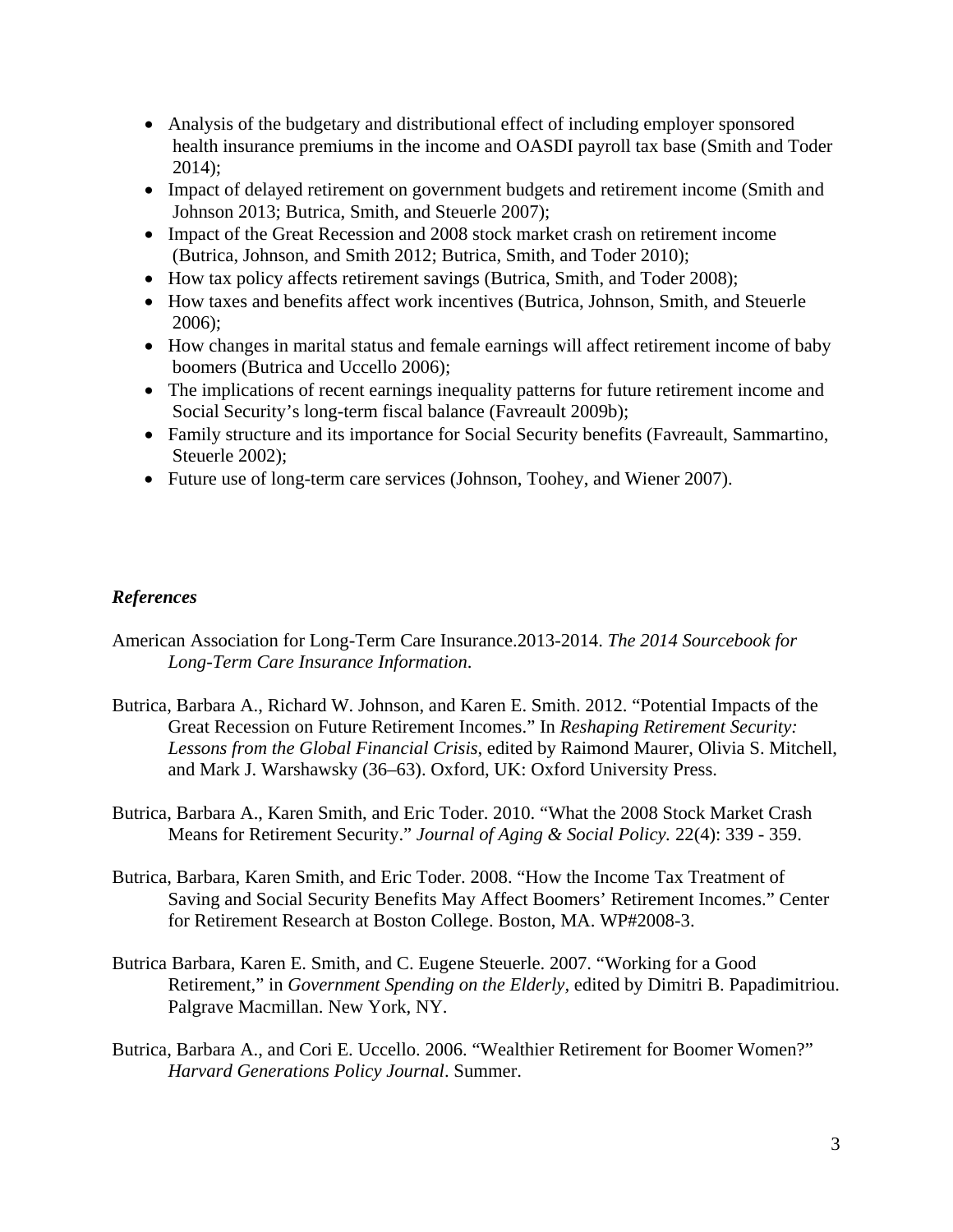- Butrica, Barbara A., Richard W. Johnson, Karen E. Smith, and Eugene Steuerle. 2006. "The Implicit Tax on Work at Older Ages." *National Tax Journal* 59(2): 211-234.
- Eljay, LLC. 2009. A Report on Shortfalls in Medicaid Funding for Nursing Home Care. Report prepared for the American Health Care Association.

\_\_\_\_\_\_\_. 2012. A Report on Shortfalls in Medicaid Funding for Nursing Center Care. Report prepared for the American Health Care Association.

\_\_\_\_\_\_\_. 2014. A Report on Shortfalls in Medicaid Funding for Nursing Center Care. Report prepared for the American Health Care Association.

- Favreault, Melissa M. 2009a. "A New Minimum Benefit for Low Lifetime Earners." Washington, DC: National Academy of Social Insurance.
- Favreault, Melissa M. 2009b. "Rising Tides and Retirement: The Aggregate and Distributional Effects of Differential Wage Growth on Social Security." Working Paper #2009-07, Center for Retirement Research at Boston College.
- Favreault, Melissa, Joshua Goldwyn, Karen Smith, Larry Thompson, Cori Uccello, and Sheila Zedlewski. 2004. "Reform Model Two of the President's Commission to Strengthen Social Security: Distributional Outcomes under Different Economic and Behavioral Assumptions." Center for Retirement Research at Boston College WP-2004-19. Boston, MA.
- Favreault, Melissa, Richard Johnson, Karen Smith, and Sheila Zedlewski. 2012. "Boomers' Retirement Income Prospects." Washington, DC: The Urban Institute.
- Favreault, Melissa and Nadia Karamcheva. 2011. "How Would the President's Fiscal Commission's Social Security Proposals Affect Future Beneficiaries?" Washington, DC: The Urban Institute.
- Favreault, Melissa and Gordon Mermin. 2008. "Are There Opportunities to Increase Social Security Progressivity Despite Underfunding?" Washington, DC: The Urban Institute Tax Policy Center.
- Favreault, Melissa, Frank Sammartino, and C. Eugene Steuerle. 2002. "Perspectives on the Structure and Role of Family Benefits," in *Social Security and the Family*, edited by Melissa Favreault, Frank Sammartino, and Eugene Steuerle. Washington DC: Urban Institute Press.
- Favreault, Melissa M. and Karen E. Smith. 2004. "A Primer on the Dynamic Simulation of Income Model (DYNASIM3)." Discussion Paper, the Retirement Project, The Urban Institute. http://www.urban.org/publications/410961.html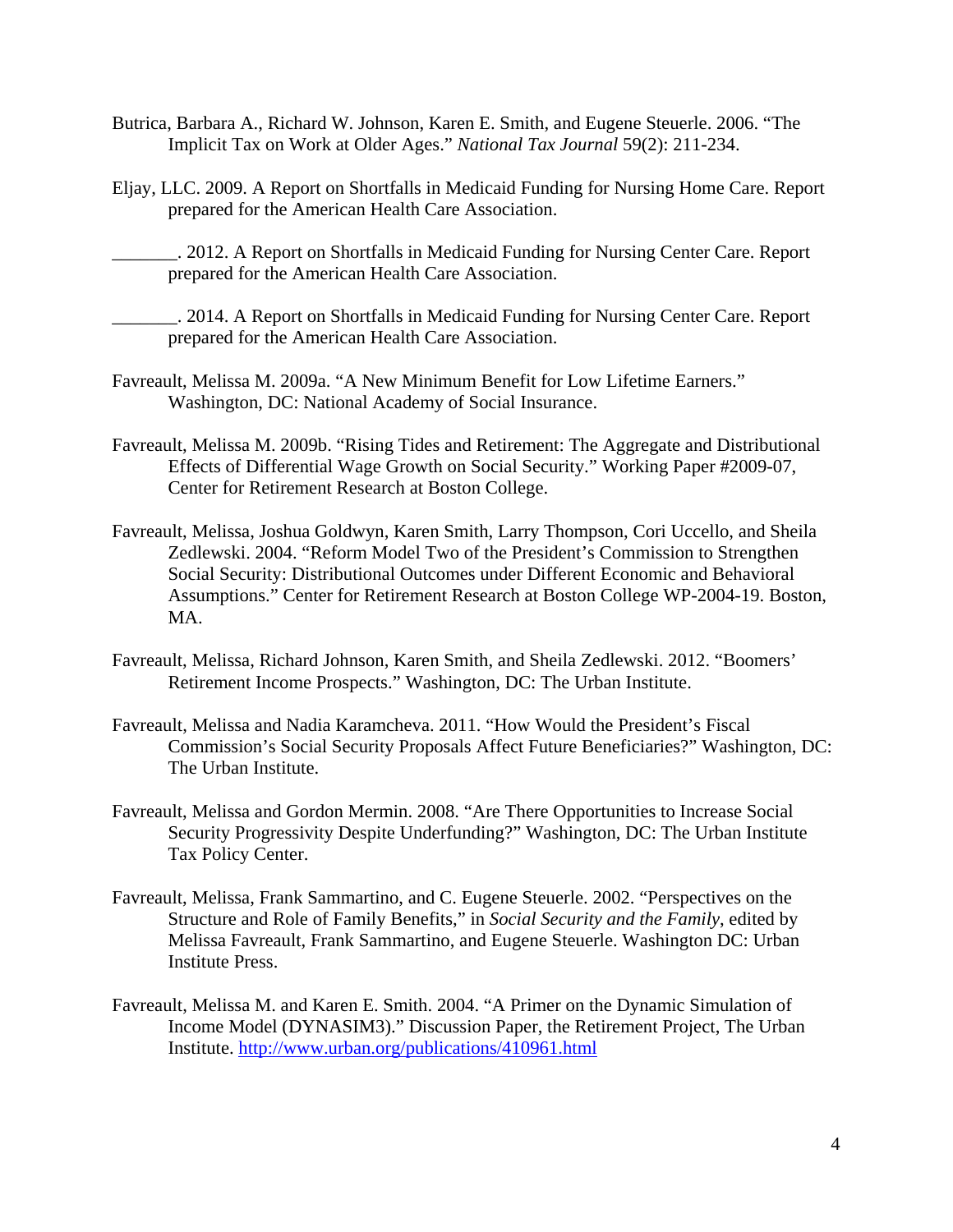- Favreault, Melissa M. and C. Eugene Steuerle. 2007. "Social Security Spouse and Survivor Benefits for the Modern Family." Working Paper 2007-07, Center for Retirement Research at Boston College.
- Favreault, Melissa M. and C. Eugene Steuerle. 2012. "Measuring Social Security Proposals by More than Solvency: Impacts on Poverty, Progressivity, Horizontal Equity, and Work Incentives." Working Paper 2012-15, Center for Retirement Research at Boston College.
- Fossett, James W. and Courtney E. Burke. 2010. "Medicaid Policy and Long-Term Care Spending: An Interactive View." Rockefeller Institute.
- Genworth. 2014. *Genworth 2014 Cost of Care Survey: Home Care Providers, Adult Day Health Care Facilities, Assisted Living Facilities and Nursing Homes*.

\_\_\_\_\_\_\_\_. 2013. *Genworth 2013 Cost of Care Survey: Home Care Providers, Adult Day Health Care Facilities, Assisted Living Facilities and Nursing Homes*.

- Grabowski, David C., Zhanlian Feng, Orna Intrator, and Vincent Mor. 2004. "Recent Trends In State Nursing Home Payment Policies." *Health Affairs.*
- Johnson, Richard W. Desmond Toohey, and Joshua M. Wiener. 2007. "Meeting the Long-Term Care Needs of the Baby Boomers: How Changing Families Will Affect Paid Helpers and Institutions." Washington, DC: The Urban Institute.
- Kaiser Family Foundation. 2012. "Employer Health Benefits, 2012." Kaiser Family Foundation and Health Research and Education Trust. http://ehbs.kff.org/pdf/2012/8345.pdf
- McGuire, Thomas G. 2014. "A Note on Income Effects and Health Care Cost Growth in Medicare." *Forum for Health Economics and Policy* 17(1).
- Ng, Terence, Charlene Harrington, MaryBeth Musumeci, and Erica L. Reaves. 2014. "Medicaid Home and Community-Based Services Programs: 2010 Data Update." Menlo Park, CA: Kaiser Commission on Medicaid and the Uninsured.
- OASDI Board of Trustees. 2014. *2014 Annual Report of the Board of Trustees of the Federal Old-Age and Survivors Insurance and Disability Insurance Trust Funds*. Washington, DC: Author. http://www.ssa.gov/OACT/TR/2014/tr2014.pdf.
- Orcutt, Guy H., Steven Caldwell, and Richard Wertheimer II. 1976. *Policy Exploration through Microanalytic Simulation*. Washington, DC: Urban Institute Press.
- Smith Karen E. 2012. *Projection Methods Used in the Dynamic Simulation of Income Model (DYNASIM3)*. February. Program on Retirement Policy, The Urban Institute. http://www.urban.org/publications/412512.html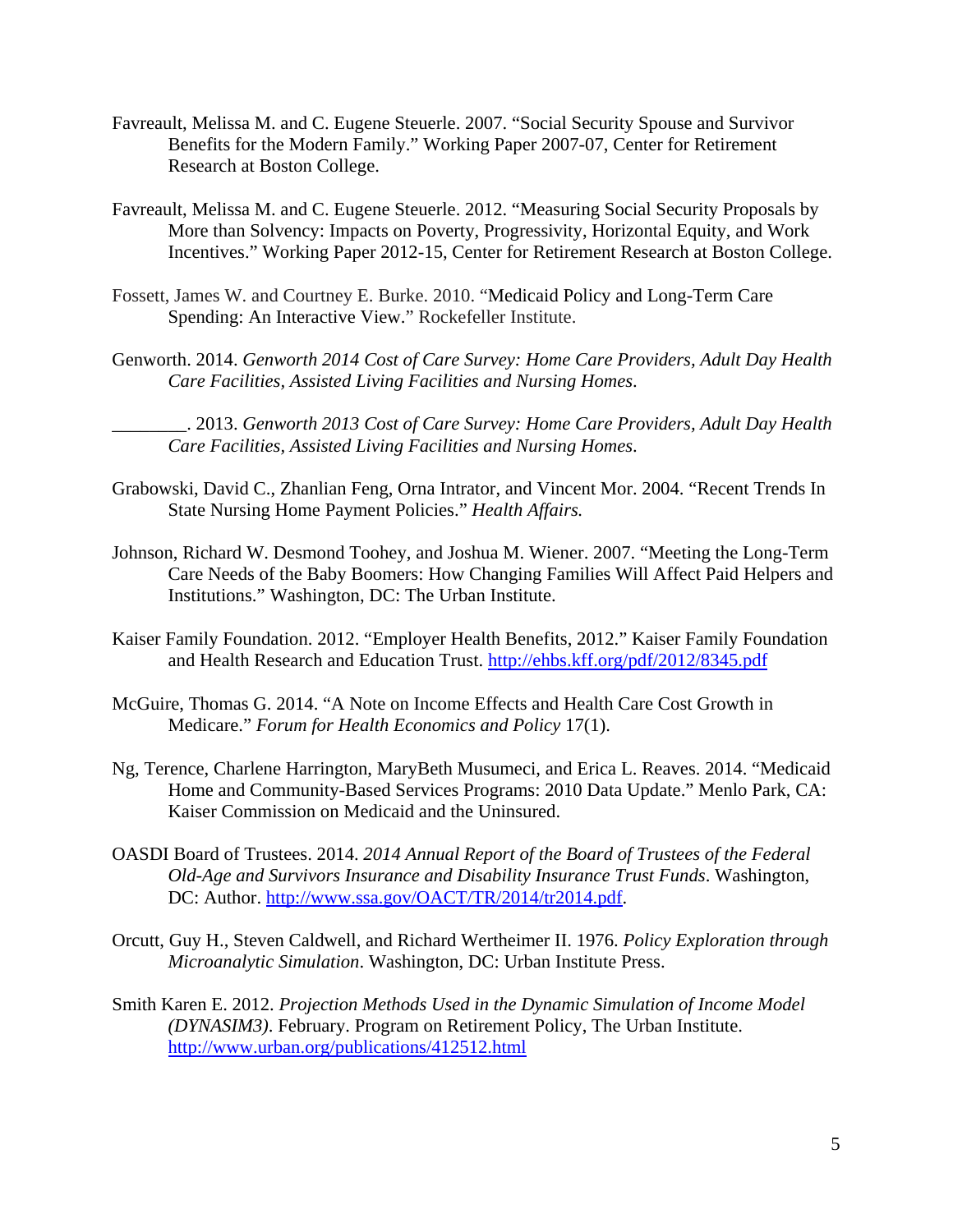- Smith, Karen and Richard Johnson. 2013. "Impact of Higher Retirement Ages on Public Budgets: Simulation Results from DYNASIM," in *Closing the Deficit: How Much Can Later Retirement Help?* Edited by Henry Aaron and Gary Burtless. Washington, DC: Brookings Institution Press.
- Smith, Karen E. and Eric Toder. 2014. "Adding Employer Contributions to Health Insurance to Social Security's Earnings and Tax Base." Center for Retirement Research at Boston College. WP 2014-3.
- 2011 Technical Panel on Assumptions and Methods. 2011. *Report to the Social Security Advisory Board*. Washington, DC. http://ssab.gov/Publications/Financing/2011\_Technical\_Panel\_Report\_prepublication.pdf
- Uccello, Cori, Melissa Favreault, Karen E. Smith, and Lawrence Thompson. 2003. "Simulating the Distributional Consequences of Personal Accounts: Sensitivity to Annuitization Options." Center for Retirement Research at Boston College. WP-2003-17.
- Zayatz, Tim. 2011*. Social Security Disability Insurance Program Worker Experience*. Social Security Administration, Office of the Chief Actuary. Actuarial Study No. 122. Baltimore, MD.
- Zedlewski, Sheila R. 1990. "The Development of the Dynamic Simulation of Income Model (DYNASIM)." In *Microsimulation Techniques for Tax and Transfer Analysis*, edited by Gordon H. Lewis and Richard C. Michel (109–36). Washington, DC: Urban Institute Press.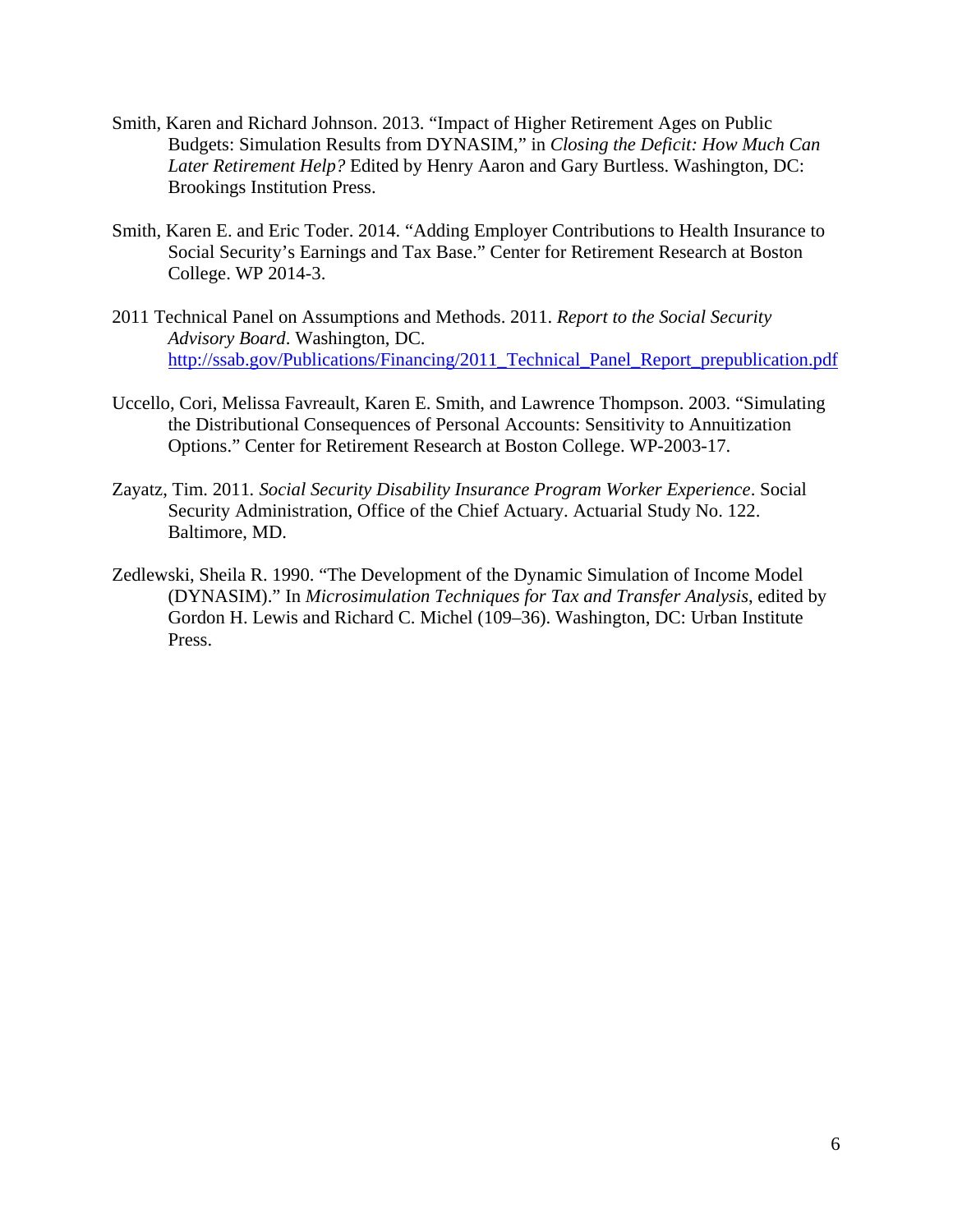|                               | <b>Core FORTRAN Model</b>                                 |
|-------------------------------|-----------------------------------------------------------|
|                               | (Loops annually from 1992 to 2087)                        |
| $\rightarrow$                 | $\rightarrow$                                             |
|                               | Schooling                                                 |
|                               |                                                           |
| <b>イヤイトイトイトイトイトイトイトイトイトイト</b> | Work limits (disability) / DI take-up                     |
|                               |                                                           |
|                               | Health status (age 51+: excellent to poor)                |
|                               |                                                           |
|                               | Limitations in IADLs and ADLs (age 51+)                   |
|                               |                                                           |
|                               | <b>Birth</b><br>↓                                         |
|                               | Death                                                     |
|                               | ↓                                                         |
|                               | Marriage                                                  |
|                               | ۰Ŀ                                                        |
|                               | Leave home                                                |
|                               | Jż                                                        |
|                               | <b>Divorce</b>                                            |
|                               |                                                           |
|                               | State-to-state migration                                  |
|                               |                                                           |
|                               | <b>Employment and earnings</b>                            |
|                               | Retirement and benefit take-up *                          |
|                               |                                                           |
|                               | Occupational information related to pensions (job tenure, |
| $\uparrow$                    | unionization, sector) *                                   |
|                               |                                                           |
|                               | Pension coverage (DB, DC, and CB)*                        |
|                               |                                                           |
|                               | Financial assets & home equity prior to "retirement"*     |
|                               |                                                           |
| <b>イイトイトイイ</b>                | Immigration / emigration                                  |
|                               | $\leftarrow$                                              |
|                               |                                                           |

# Note: Everything determined above is available from 1992‐2087 ↓  $\rightarrow$   $\rightarrow$  Pension benefit levels ↑ ← (Loops from 1992 to 2087) ↓  $\rightarrow$   $\rightarrow$  Social Security benefits ↑ ← (Loops from 1992 to 2087) ↓ **SAS Postprocessor (mostly benefit calculators):**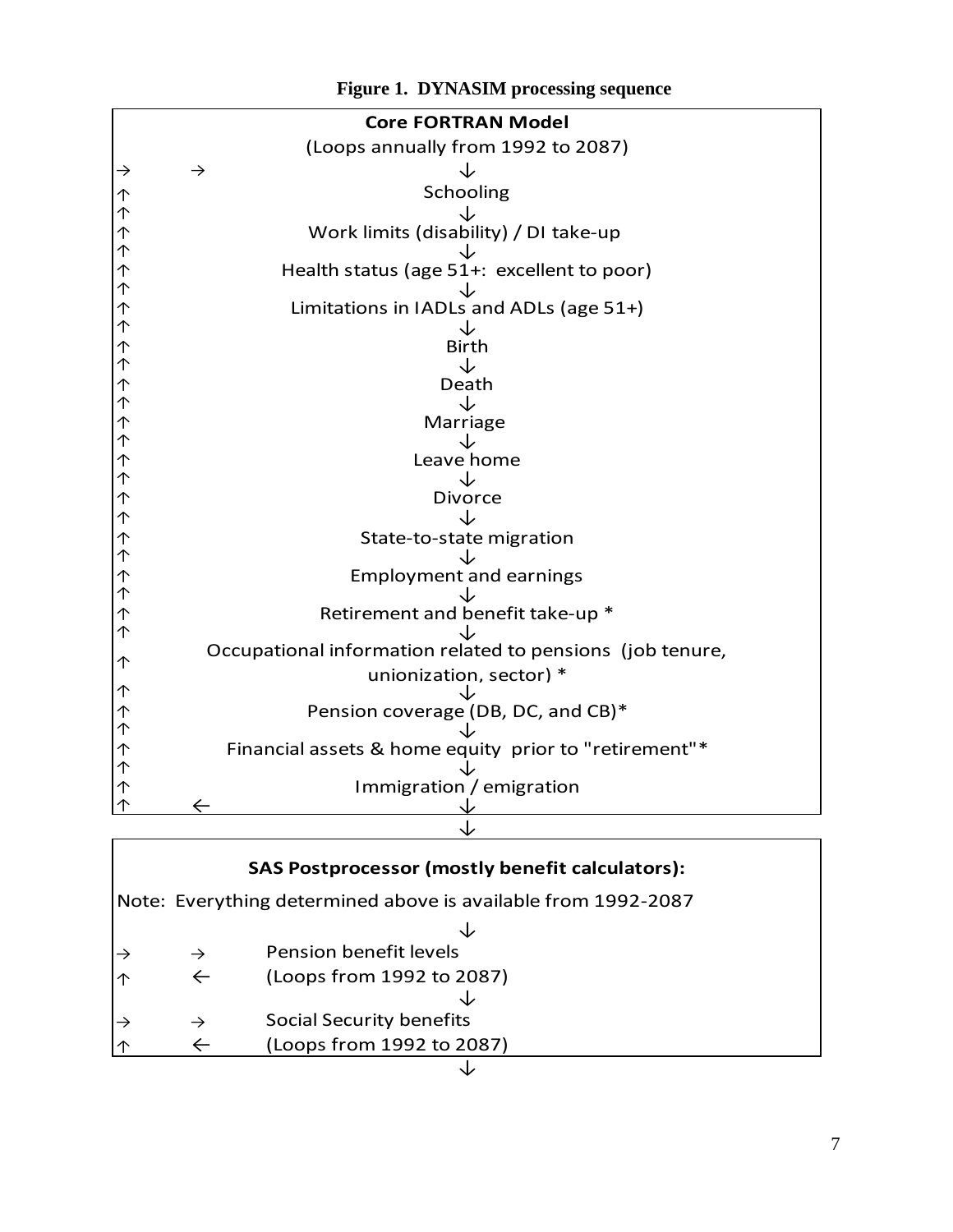

#### **DYNASIM processing sequence (continued)**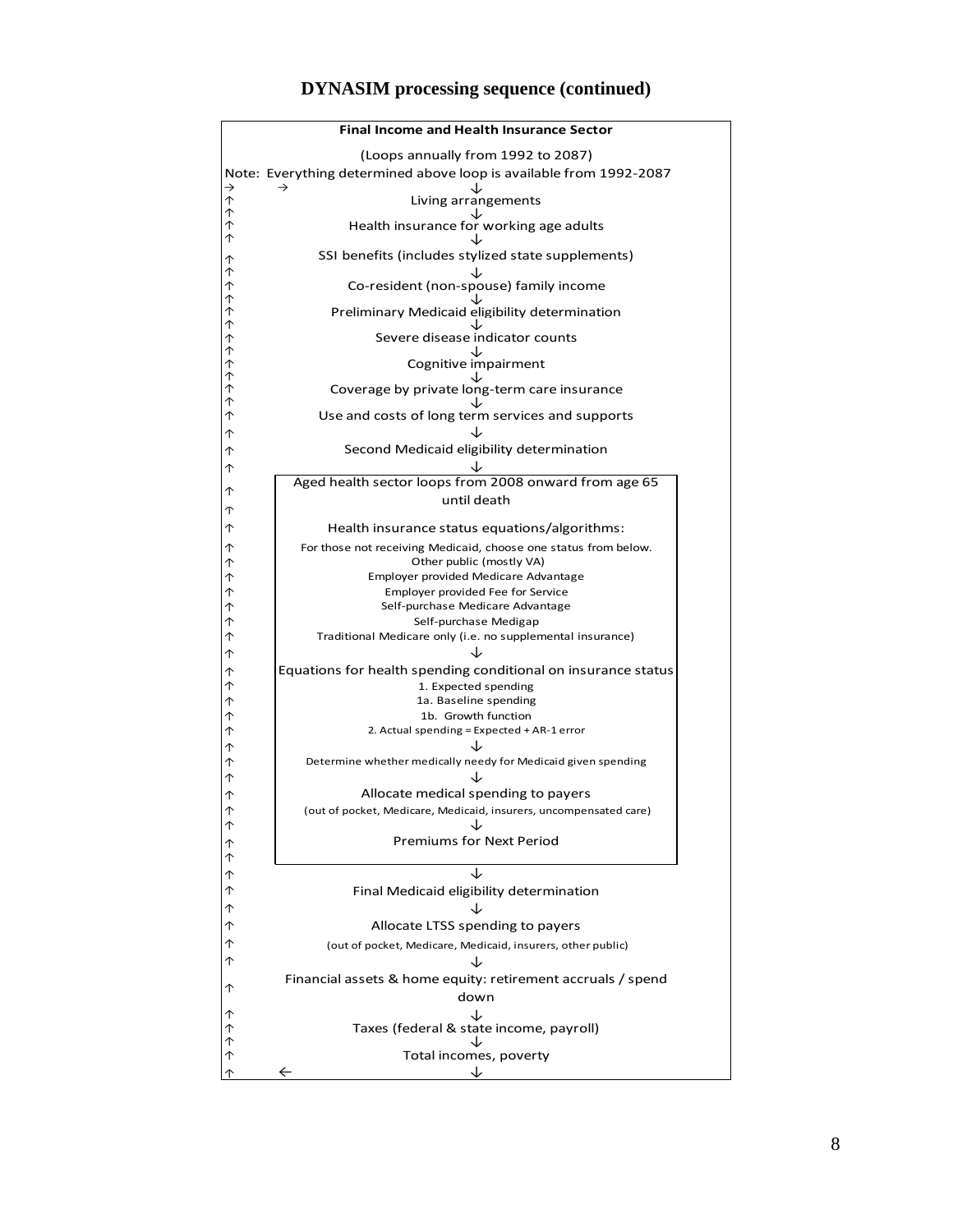| <b>Process</b>         | Data                                                        | Form and predictors                                                                                                                                                                                                                                                     |
|------------------------|-------------------------------------------------------------|-------------------------------------------------------------------------------------------------------------------------------------------------------------------------------------------------------------------------------------------------------------------------|
| Demographic sector     |                                                             |                                                                                                                                                                                                                                                                         |
| <b>Birth</b>           | NLSY (1979-94),<br>NLSY97 (1997-<br>2005), VS, OACT<br>2014 | 7-equation parity progression model; varies based on marital<br>status; predictors include age, marriage duration, time since last<br>birth; uses vital rates after age 39; sex of newborn assigned by<br>race; probability of multiple birth assigned by age and race. |
| Death                  | SIPP (1996-<br>2008), OACT<br>2014, NLMS for<br>youth       | 3 equations; time trend from OACT 1992-2087; includes<br>socioeconomic differentials, health status, and ADLs/IADLs;<br>separate process for the disabled based on age, sex, and disability<br>duration derived from Zayatz (2011).                                     |
| Internal<br>migration  | 1993-2012 CPS<br>2001-2012 ACS                              | CPS estimated state move logistic model based on age, sex,<br>marital status, nativity, race, education, number of children, and<br>annual state unemployment rate. State migration transition matrix<br>by current state and race from pooled ACS.                     |
| Immigration            | SIPP (1990-93),<br><b>OACT 2014</b>                         | Observed immigrants' (post-1980) life histories are used as<br>donors. Targets are derived from OACT, Dowhan and Duleep<br>(2002), and vary by gender, age at immigration, source region.                                                                               |
| Emigration             |                                                             | Varies based on time in U.S.                                                                                                                                                                                                                                            |
| First marriage         | NLSY (1979-93),<br><b>NCHS</b>                              | 8 discrete-time logistic hazard models for persons age 15 to 34;<br>depends on age, education, race, earnings, presence of children<br>(for females); uses Vital Statistics rates at ages outside this range.                                                           |
| Remarriage             | <b>NCHS</b>                                                 | Table lookups; separate by sex for widowed and divorced.                                                                                                                                                                                                                |
| Mate<br>matching       | NA                                                          | Closed marriage market (spouse must be selected from among<br>unmarried, opposite-sex persons in the population); match<br>likelihood depends on age, race, education.                                                                                                  |
| Divorce                | PSID (1985-93)                                              | Couple-level outcome; discrete-time logistic hazard model<br>depends on marriage duration, age and presence of children,<br>earnings of both spouses. (Also includes a separate model to<br>predict separation.)                                                        |
| Leaving home           | NLSY (1979-94)                                              | 3 equations; family size, parental resources, and school and work<br>status are important predictors.                                                                                                                                                                   |
| Living<br>arrangements | SIPP (1990-93)                                              | Projected at age 62 and older; predictors include number of<br>children ever born, income sources, demographic characteristics.                                                                                                                                         |
| Education              | NLSY (1979-94),<br>CPS (1995-98)                            | 10 cross-tabulations based on age, race, sex, and parents'<br>education.                                                                                                                                                                                                |

## **Table I.1. Summary of Core Processes Modeled in DYNASIM3: Demographics**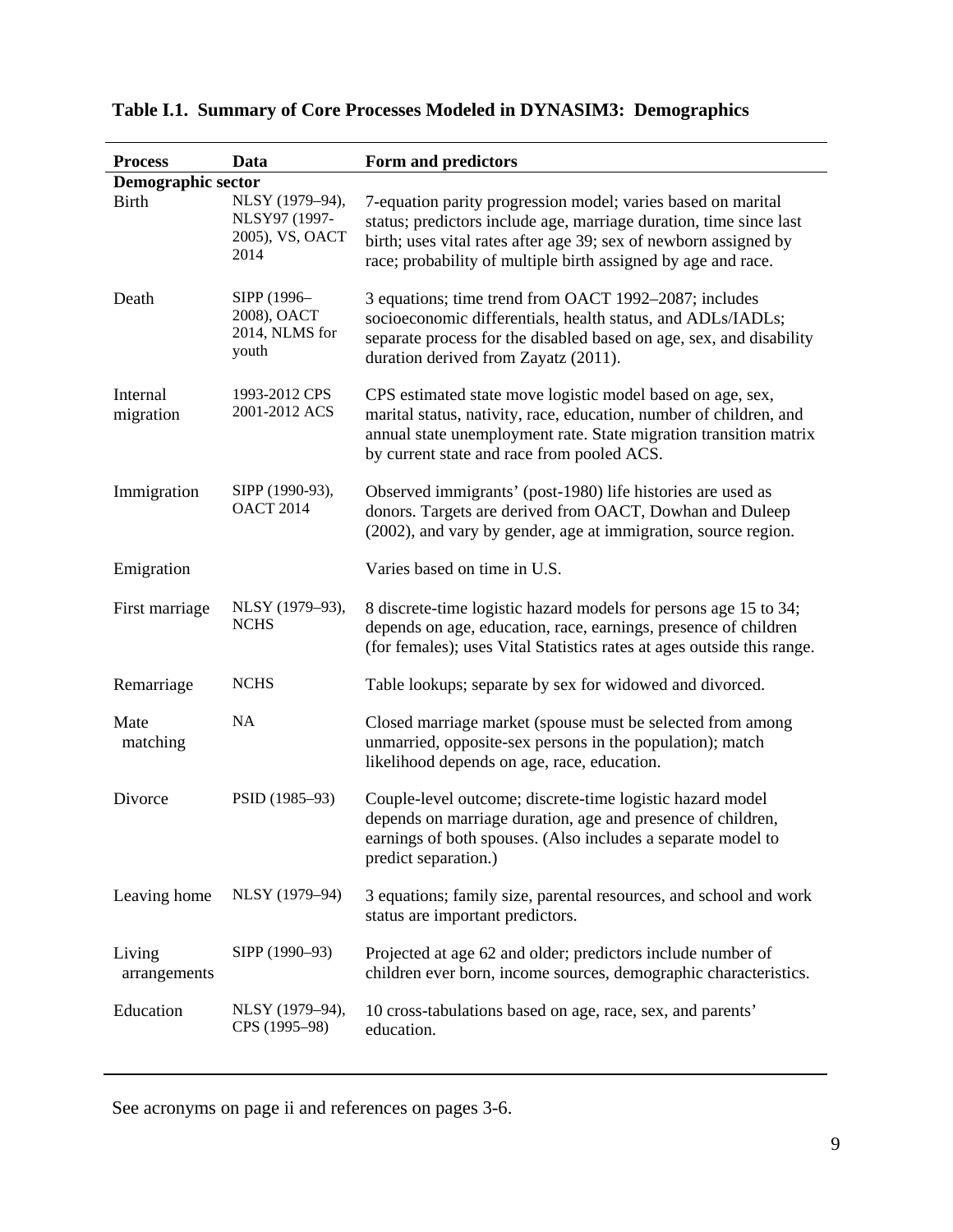### **Table I.2. Summary of Core Processes Modeled in DYNASIM3: Disability and Health Status**

| <b>Process</b>                                                                 | Data                                                                                   | Form and predictors                                                                                                                                                                                                                                                                                                                                                       |  |
|--------------------------------------------------------------------------------|----------------------------------------------------------------------------------------|---------------------------------------------------------------------------------------------------------------------------------------------------------------------------------------------------------------------------------------------------------------------------------------------------------------------------------------------------------------------------|--|
| Disability and health status sector                                            |                                                                                        |                                                                                                                                                                                                                                                                                                                                                                           |  |
| Disability<br>(work<br>limitations)                                            | SIPP (1990-93)                                                                         | Discrete-time logistic hazard model incorporates various<br>socioeconomic differences (age, education, lifetime earnings,<br>race/ethnicity, marital status and nativity).                                                                                                                                                                                                |  |
| Health status<br>$(5-category)$                                                | HRS (1992-2010)<br>matched to<br>earnings data                                         | Ordered logit models (initial conditions for those not observed on<br>the SIPP, and then lagged status-specific transition models)<br>incorporate various socioeconomic differences (age, education,<br>lifetime earnings, race/ethnicity, marital status and nativity).                                                                                                  |  |
| Counts of<br>Limitations in<br>(instrumental)<br>activities of<br>daily living | HRS (1994-2010)<br>matched to<br>earnings data;<br>relative age to<br>imply time trend | Projected at ages 51 and older. Ordered logit models (initial<br>conditions for those not observed on SIPP, and then lagged<br>status-specific transition models) incorporate health status, socio-<br>economic differences (age, education, lifetime earnings,<br>race/ethnicity, marital status and nativity). IADLs predict ADLs.                                      |  |
| Chronic health<br>conditions<br>Counts                                         | HRS (1994-2010)<br>matched to<br>earnings data                                         | Projected at ages 51 and older. Ordered logit models (initial<br>conditions at baseline, and then lagged status-specific transition<br>models) incorporate health status, IADLs, ADLs, mortality,<br>socio-economic differences (age, education, race/ethnicity,<br>marital status and nativity).                                                                         |  |
| Cognitive<br>status (TICS)                                                     | HRS (1994-2010)                                                                        | Projected at ages 65 and older. Count models (initial conditions at<br>baseline, and then lagged status-specific transition models) that<br>incorporate age, race/ethnicity, sex, education, health status, ADL<br>limitations, IADL limitations, family income as a percent of<br>poverty. Error term for subsequent status is redrawn once<br>between age 67 and death. |  |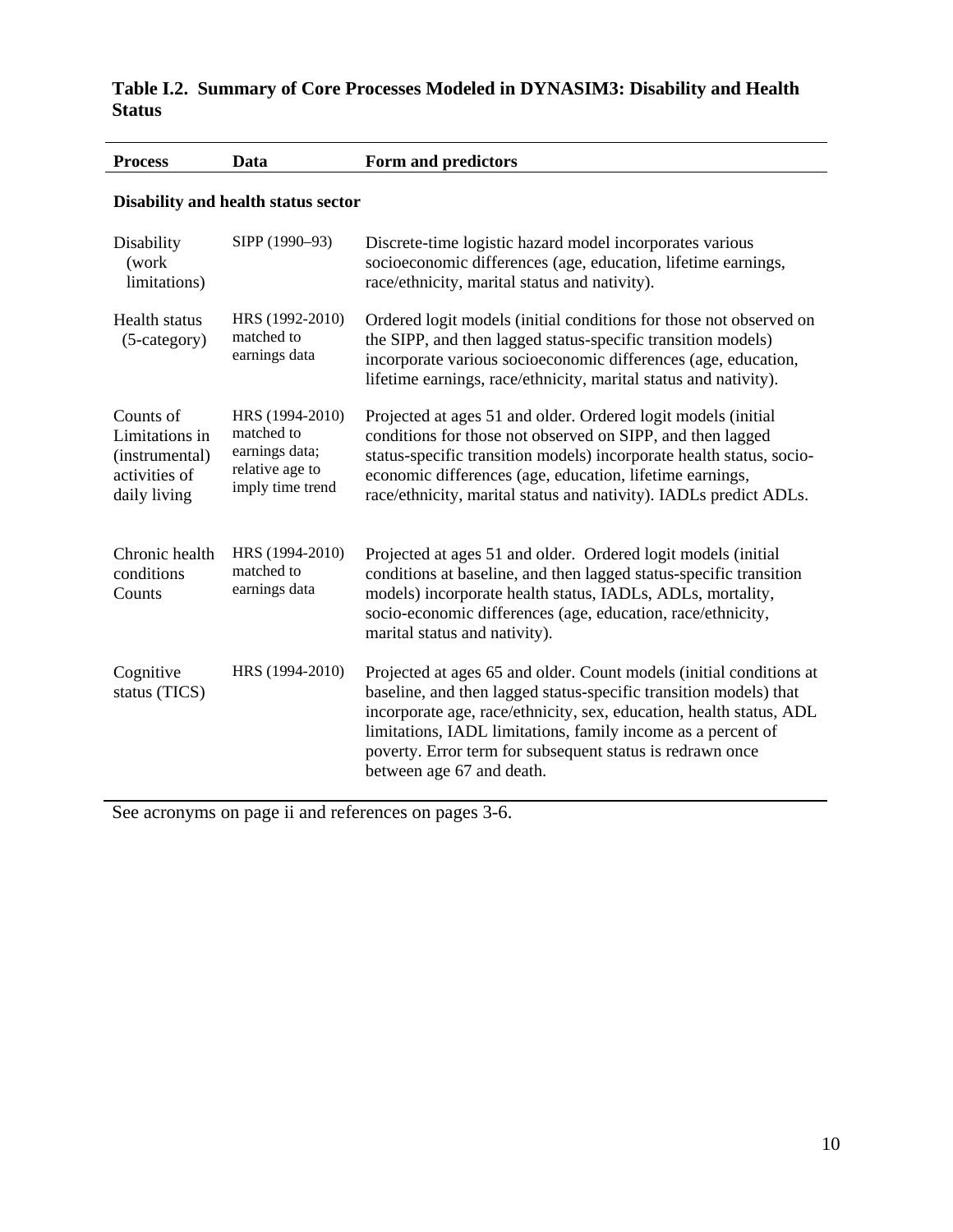| <b>Process</b>                  | Data                                                           | Form and predictors                                                                                                                                                                                                                                                                                                                                                                                                                                                                                                                                                    |
|---------------------------------|----------------------------------------------------------------|------------------------------------------------------------------------------------------------------------------------------------------------------------------------------------------------------------------------------------------------------------------------------------------------------------------------------------------------------------------------------------------------------------------------------------------------------------------------------------------------------------------------------------------------------------------------|
| <b>Medicare (including RHI)</b> |                                                                |                                                                                                                                                                                                                                                                                                                                                                                                                                                                                                                                                                        |
| Medicare and<br>total spending  | MCBS (2007-09)                                                 | Predicted at ages 65 and older. Square root for baseline, includes<br>AR-1 that varies based on prior spending. Baseline predictors<br>include age, sex, education, mortality, marital status, insurance<br>type, health status, chronic conditions, ADLs/IADLs, ln(per<br>capita income), region, nursing home status, household size.<br>Growth function takes into account technological change and<br>growth in costs shares (premiums and out-of-pocket).                                                                                                         |
| Insurance<br>status             | MCBS (2007-09)                                                 | Seven stylized statuses (Medicaid, Other public, employer fee-for<br>service, employer HMO, self-pay fee-for-service, self-pay HMO,<br>no supplemental) predicted at ages 65 and older. Multinomial<br>logit for baseline. Baseline predictors include age, education,<br>health status, limitations in ADLs/IADLs, race/ethnicity, marital<br>status, mortality, gender, chronic conditions, household size.<br>Transition model takes into account premiums and health status.                                                                                       |
| Premiums                        | Rule based                                                     | Take into account spending growth, changes in insurance status,<br>load factors.                                                                                                                                                                                                                                                                                                                                                                                                                                                                                       |
| Out of pocket                   | MCBS (2007-09)                                                 | Varies by insurance type and decile of spending.                                                                                                                                                                                                                                                                                                                                                                                                                                                                                                                       |
| <b>Medicaid</b>                 |                                                                |                                                                                                                                                                                                                                                                                                                                                                                                                                                                                                                                                                        |
| Medicaid<br>eligibility         | Rule based                                                     | Separate full scope pathways for SSI receipt/eligibility, Percent-<br>of-poverty, Medically Needy, non-SSI in nursing home if income<br>near SSI limits; also QMB, SLMB, and QI.                                                                                                                                                                                                                                                                                                                                                                                       |
| Medicaid<br>take-up             | Stochastic, with<br>grounding in<br>related literature         | For Medically needy, varies by spending quintile and income<br>quintile; lower for MSPs than for full-scope pathways, with QMB<br>higher than SLMB and SLMB higher than QI. Because HCBS<br>programs have waiting lists, take-up is assumed to be 100<br>percent. Similarly, nursing homes are assumed to require<br>Medicaid application for those qualifying through that pathway<br>(i.e., take up is also 100 percent).                                                                                                                                            |
|                                 | <b>Employer provided insurance for workers</b>                 |                                                                                                                                                                                                                                                                                                                                                                                                                                                                                                                                                                        |
| Health<br>insurance<br>coverage |                                                                | SIPP (2004, 2008) Logistic regression among workers. Predictors: firmsize (8)<br>groups), region (4 groups), employer sector (4 groups), education,<br>union, average indexed earnings in last 3 years * sex, year.                                                                                                                                                                                                                                                                                                                                                    |
| Out of pocket<br>expenses       | MEPS (2007-<br>2011); Kaiser<br>Family<br>Foundation<br>(2012) | Logistic for presence, OLS for ln amount, separate by married/<br>unmarried. Age, education, ethnicity/race, detailed marital status,<br>number of children, homeownership, wealth, detailed health<br>insurance status indicators, SSI, OASDI, earnings, earnings<br>changes, metropolitan status, institutionalization status, state.<br>Uses tabular data from Kaiser Family Foundation Employer<br>Health Insurance survey to impute total and worker share of<br>employer health insurance premium by family size, employment<br>sector, firm size, and earnings. |

# **Table I.3. Summary of Core Processes Modeled in DYNASIM3: Health Care Coverage and Use (Excluding Long-Term Services and Supports)**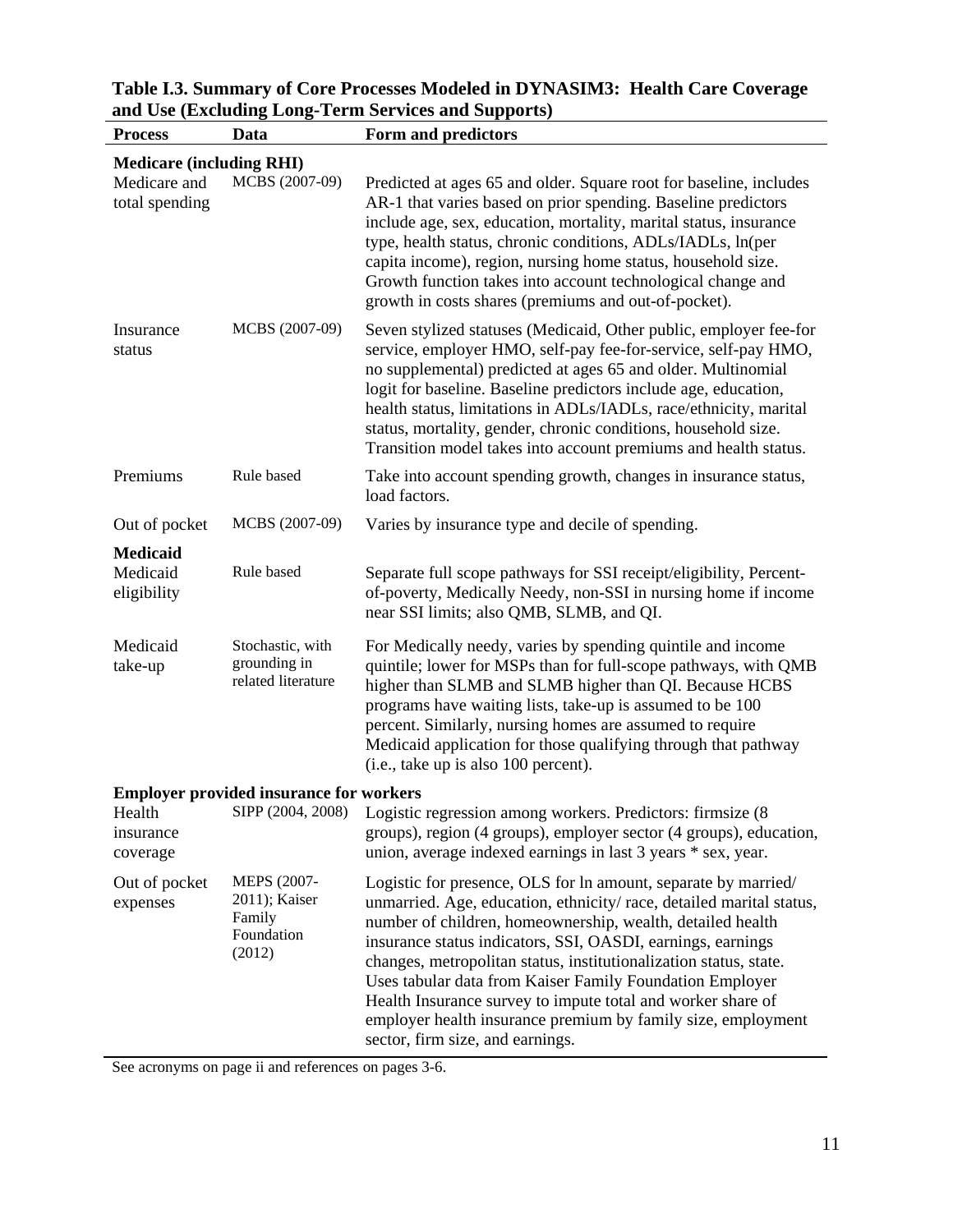| <b>Process</b>                                                               | Data                                                                      | Form and predictors                                                                                                                                                                                                                                                                                                                                                                                                                    |  |  |
|------------------------------------------------------------------------------|---------------------------------------------------------------------------|----------------------------------------------------------------------------------------------------------------------------------------------------------------------------------------------------------------------------------------------------------------------------------------------------------------------------------------------------------------------------------------------------------------------------------------|--|--|
|                                                                              | Long-term services and support                                            |                                                                                                                                                                                                                                                                                                                                                                                                                                        |  |  |
| Use of home<br>care, nursing<br>home, and<br>residential<br>care             | HRS (1994-2010)                                                           | Predicted at ages 65 and older. Trivariate probit model<br>incorporates various socioeconomic differences (age, education,<br>race/ethnicity, family income, marital status, nativity and number<br>of children, wealth). Also includes chronic conditions, cognitive<br>impairment, IADLs, ADLs, health status, and mortality.                                                                                                        |  |  |
| Intensity of<br>LTSS use<br>(home care<br>hours and<br>nursing home<br>days) | HRS (2002-<br>$2010$ ;<br><b>NHATS</b> (2011)                             | Separate zero-truncated negative binomial models for those<br>projected to have each type of expense; incorporates various<br>socioeconomic differences (age, education, race/ethnicity, family<br>income, marital status, nativity and number of children, wealth).<br>Also includes chronic conditions, cognitive impairment, IADLs,<br>ADLs, and health status. For home care, use NHATS table to<br>translate monthly into annual. |  |  |
| LTSS prices,<br>Medicaid                                                     | Various (e.g.,<br>Eljay 2014, 2012,<br>2009, Ng. et al.<br>2014)          | Use state-specific Medicaid rates from various review articles<br>when attributing costs for LTSS.                                                                                                                                                                                                                                                                                                                                     |  |  |
| LTSS prices,<br>non-Medicaid                                                 | Genworth (2014)                                                           | State specific. Use median, semi-private NH rooms, home health<br>aide rates. Indexed to wage inflation after baseline. Assume that<br>user provided share of individuals with family income of at least<br>5 times poverty pays above market rates and a user provided<br>share of individuals with family income of less than 3 times<br>poverty pays below market rates.                                                            |  |  |
| Private long-<br>term care<br>insurance                                      | HRS (2002-<br>2010); Parameters<br>from AALTCI                            | Predict unlapsed coverage as of age 65 (using sample of 60-65)<br>year olds). Predictors include education, life expectancy, health<br>status, wealth, number of children, nativity, race/ethnicity,<br>gender. Plans have varied daily/lifetime maximum (5 and 6<br>groups, respectively), elimination periods (4 groups), inflation<br>protection (yes/no).                                                                          |  |  |
| Indicator of<br>whether<br>limitations<br>meet trigger<br>status             | MCBS (2007-09),<br>but calibrated to<br>user targets                      | Predictors include age, education, health status, number of<br>limitations in IADLs, service use (nursing home and home care),<br>mortality, number of chronic conditions, race, Medicaid receipt.                                                                                                                                                                                                                                     |  |  |
| Allocation of<br>LTSS costs to<br>payers                                     | MCBS (2007-09),<br>plus Medicaid and<br>private plan rules<br>(see above) | Use Medicaid, Medicare, and stylized private plan rules to<br>determine eligibility for payment from different sources.<br>Estimates from MCBS and aggregates provide targets.                                                                                                                                                                                                                                                         |  |  |
| Veterans<br>Administra-<br>tion nursing<br>home                              | MCBS (2007-09)                                                            | Applied only to those in nursing homes. Predictors include<br>gender, education, race, IADL limitations, health status, chronic<br>conditions, Medicaid status.                                                                                                                                                                                                                                                                        |  |  |

**Table I.4. Summary of Core Processes Modeled in DYNASIM3: Long-Term Services and Supports**   $\overline{\phantom{0}}$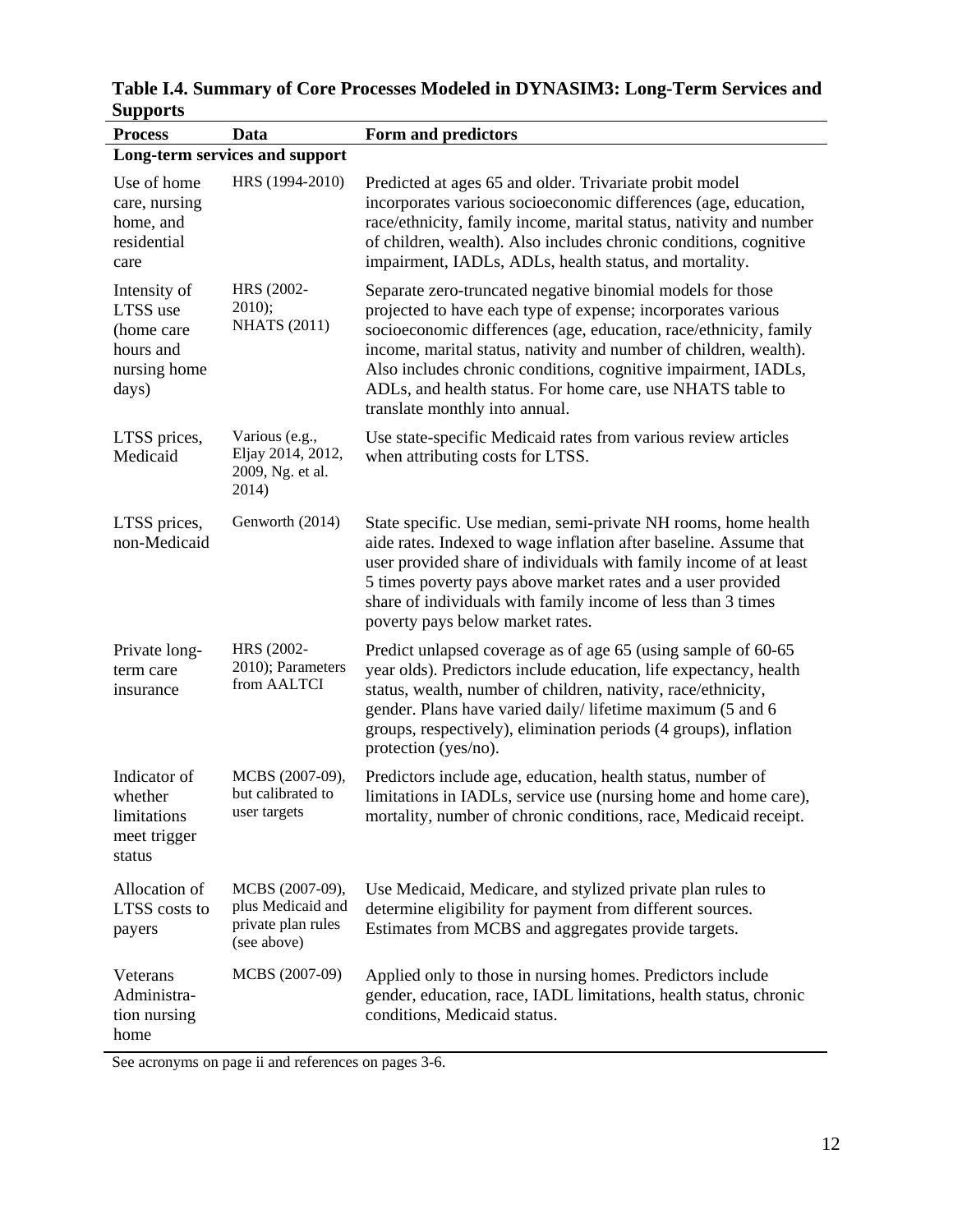| <b>Process</b>                            | Data                                                                                                                           | Form and predictors                                                                                                                                                                                                                                                                                                                                                                                                                                                                                                                                      |  |
|-------------------------------------------|--------------------------------------------------------------------------------------------------------------------------------|----------------------------------------------------------------------------------------------------------------------------------------------------------------------------------------------------------------------------------------------------------------------------------------------------------------------------------------------------------------------------------------------------------------------------------------------------------------------------------------------------------------------------------------------------------|--|
| <b>Economic sector</b>                    |                                                                                                                                |                                                                                                                                                                                                                                                                                                                                                                                                                                                                                                                                                          |  |
| Labor supply<br>and earnings              | PSID (1980-<br>2007), NLSY<br>$(1979 - 2009),$<br><b>OACT 2013</b><br>(employment<br>rates, wage/price<br>growth)              | Separate participation, hours decisions, wage rates for 16 age-<br>race-sex groups; all equations have permanent and transitory error<br>components; key predictors include marital status, education<br>level, age splines, region of residence, disability status, whether<br>currently in school, birth cohort, job tenure, health status, OASDI<br>beneficiary status, and education level interacted with age splines;<br>also number and ages of children. Model forms vary by outcome.<br>Special process projects the highest earners' earnings. |  |
| Job change                                | SIPP 2001-2004<br>(Update pending)                                                                                             | Assigned from age 25 using a series of age-centered regressions<br>(based on age, gender, education, industry, tenure, union status).                                                                                                                                                                                                                                                                                                                                                                                                                    |  |
| Pension<br>coverage and<br>benefit levels | BLS, EBRI,<br>SIPP/DER, PIMS<br>(PBGC),<br>Morningstar                                                                         | Uses SIPP reports for initial values; accumulation of defined<br>contribution plans based on SIPP/DER; stock and bond portfolios<br>vary by individual risk and age; assignment of defined benefit<br>income based on job tenure and career earnings. Defined<br>contribution models include innovations such as autoenrollment<br>and target date funds.                                                                                                                                                                                                |  |
| Wealth                                    | SIPP, PSID<br>(1984-94), HRS,<br>SIPP 1990-93<br>matched with<br><b>SSA</b><br>administrative<br>data (1951-99);<br><b>SCF</b> | 4 random-effects models for ownership/value given ownership<br>separately for housing and nonhousing wealth; additional model<br>for spenddown after first OASDI receipt; key predictors include<br>age, race, marital status, family size, birth cohort, dual-earner<br>status, pension coverage, recent and lifetime earnings; each model<br>includes an individual-specific error term. Model of spenddown<br>at older ages takes into account uninsured acute and LTSS<br>expenditures. Optional SCF calibration.                                    |  |

# **Table I.5. Summary of Core Processes Modeled in DYNASIM3: Economics**